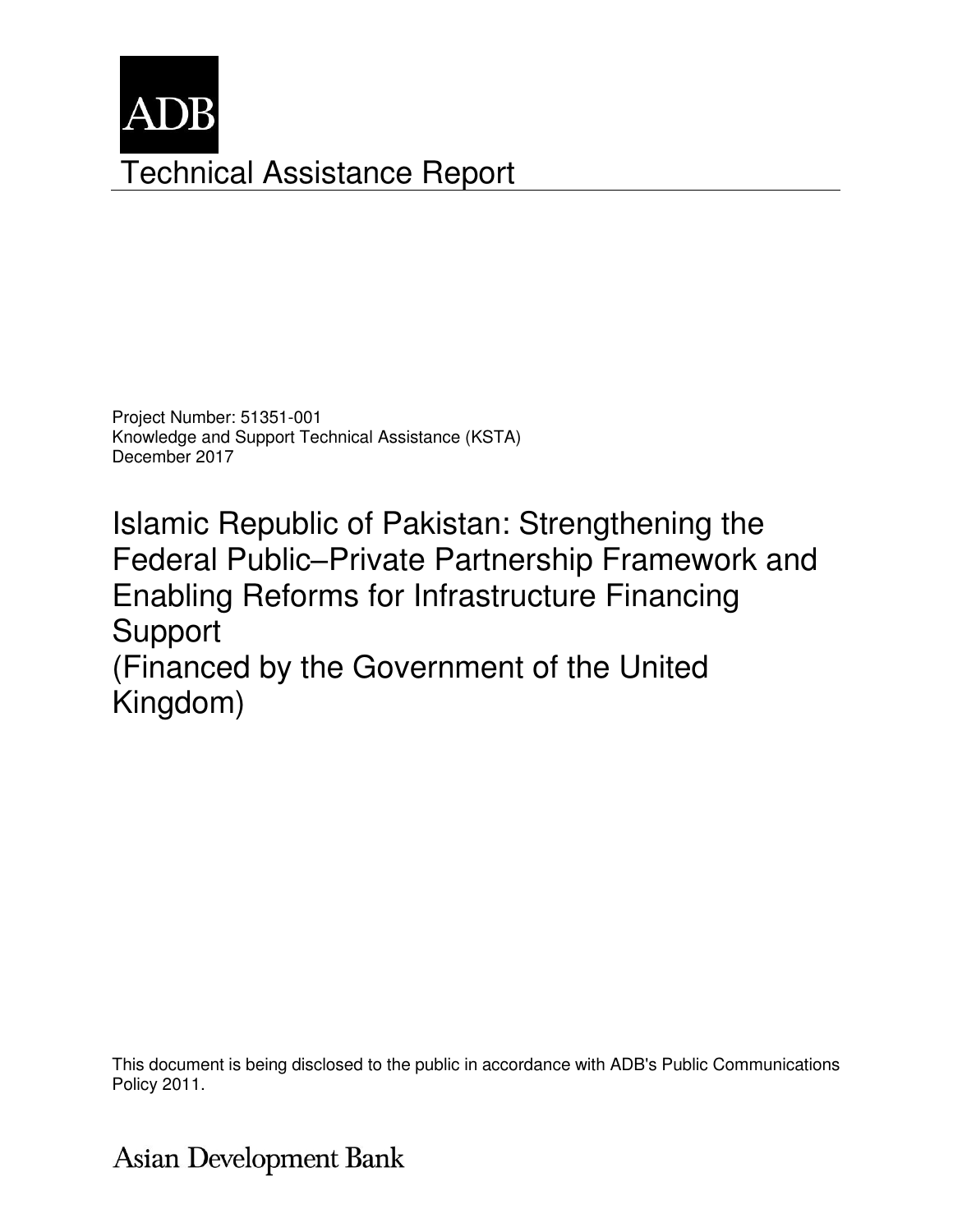## **CURRENCY EQUIVALENTS**

(as of 28 November 2017)

| Currency unit | $\sim$ $-$   | Pakistan rupee/s (PRe/PRs) |  |             |
|---------------|--------------|----------------------------|--|-------------|
| PRe1.00       | $\alpha = 1$ | \$0.0095                   |  | or £0.0071  |
| \$1.00        | $=$          | PRs105.33                  |  | or £0.7508  |
| £1.00         | $=$          | PRs140.29                  |  | or \$1.3319 |

### **ABBREVIATIONS**

| <b>ADB</b>  | Asian Development Bank                             |
|-------------|----------------------------------------------------|
| <b>MOF</b>  | Ministry of Finance, Revenue, and Economic Affairs |
| <b>PDF</b>  | project development facility                       |
| <b>PDFL</b> | Pakistan Development Fund Limited                  |
| PPP         | public-private partnership                         |
| TA          | technical assistance                               |
| <b>VGF</b>  | viability gap fund                                 |

#### **NOTE**

In this report, "\$" refers to United States dollars.

| <b>Vice-President</b>                     | Wencai Zhang, Operations 1                                                                                                                                                                                                                                                                                                                                                  |
|-------------------------------------------|-----------------------------------------------------------------------------------------------------------------------------------------------------------------------------------------------------------------------------------------------------------------------------------------------------------------------------------------------------------------------------|
| <b>Director General</b>                   | Sean O'Sullivan, Central and West Asia Department (CWRD)                                                                                                                                                                                                                                                                                                                    |
| <b>Director</b>                           | Xiaohong Yang, Pakistan Resident Mission (PRM), CWRD                                                                                                                                                                                                                                                                                                                        |
| <b>Team leader</b><br><b>Team members</b> | Shauzab Ali, Senior Project Officer (Financial Sector), PRM, CWRD<br>Sana Masood, Project Officer (Financial Sector), PRM, CWRD<br>Douglas Perkins, Senior Counsel, Office of General Counsel<br>Ferran Vila Planas, Principal Public-Private Partnership Specialist, Office<br>of Public-Private Partnership<br>Adrian Torres, Principal Financial Sector Specialist, CWRD |

In preparing any country program or strategy, financing any project, or by making any designation of or reference to a particular territory or geographic area in this document, the Asian Development Bank does not intend to make any judgments as to the legal or other status of any territory or area.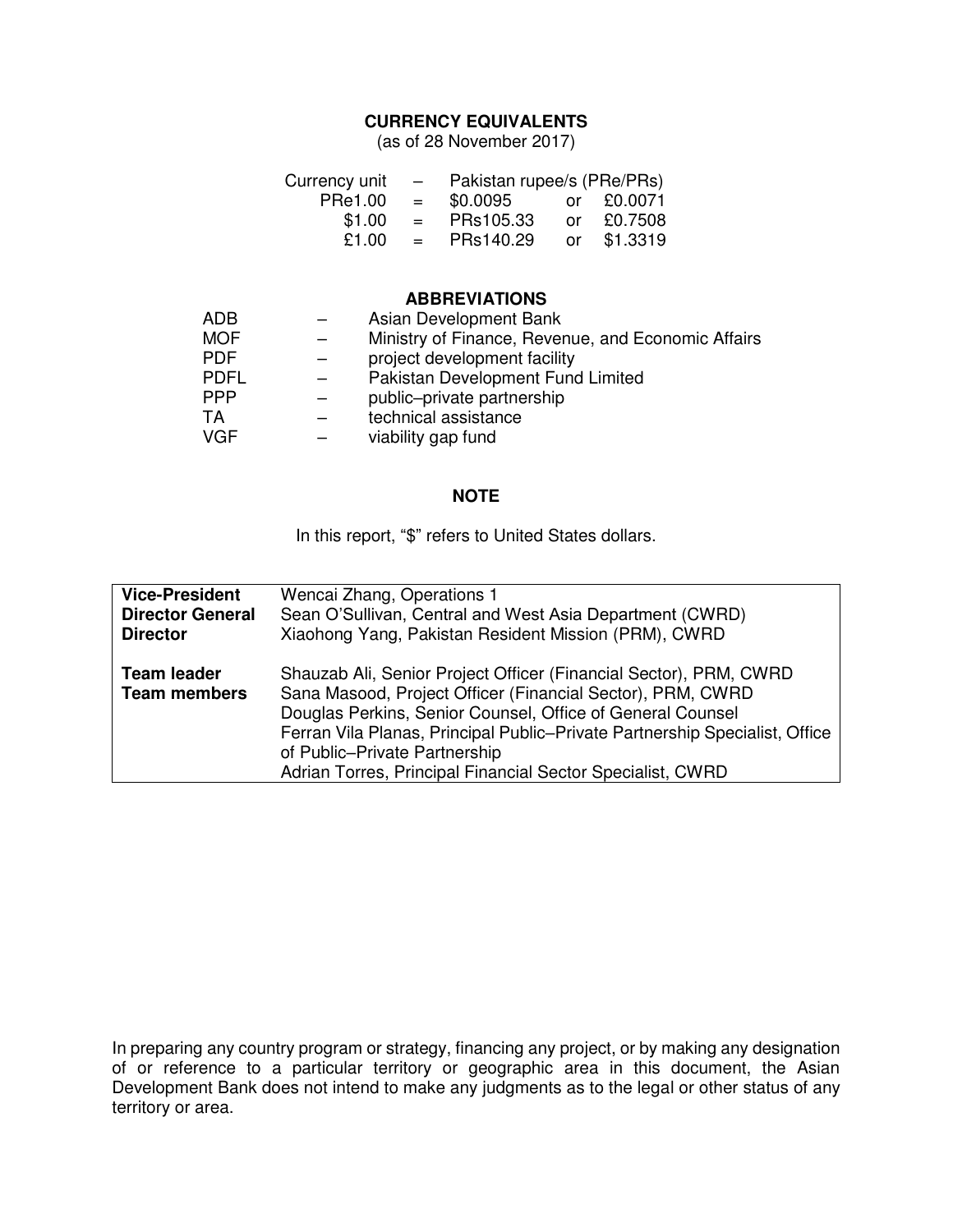# **CONTENTS**

# **Page**

# KNOWLEDGE AND SUPPORT TECHNICAL ASSISTANCE AT A GLANCE

|      | <b>INTRODUCTION</b>                                                                                                                                                    |                                                          |
|------|------------------------------------------------------------------------------------------------------------------------------------------------------------------------|----------------------------------------------------------|
| Ш.   | <b>ISSUES</b>                                                                                                                                                          |                                                          |
| III. | THE TECHNICAL ASSISTANCE<br>Impact and Outcome<br>А.<br>В.<br>Outputs, Methods, and Activities<br>C.<br>Cost and Financing<br>D.<br><b>Implementation Arrangements</b> | $\overline{2}$<br>$\mathbf{2}$<br>$\mathbf{2}$<br>3<br>4 |
| IV.  | THE PRESIDENT'S DECISION                                                                                                                                               | 5                                                        |
|      | <b>APPENDIXES</b>                                                                                                                                                      |                                                          |
| 1.   | Design and Monitoring Framework                                                                                                                                        | 6<br>9                                                   |
| 2.   | Cost Estimates and Financing Plan                                                                                                                                      |                                                          |
| 3.   | <b>List of Linked Documents</b>                                                                                                                                        |                                                          |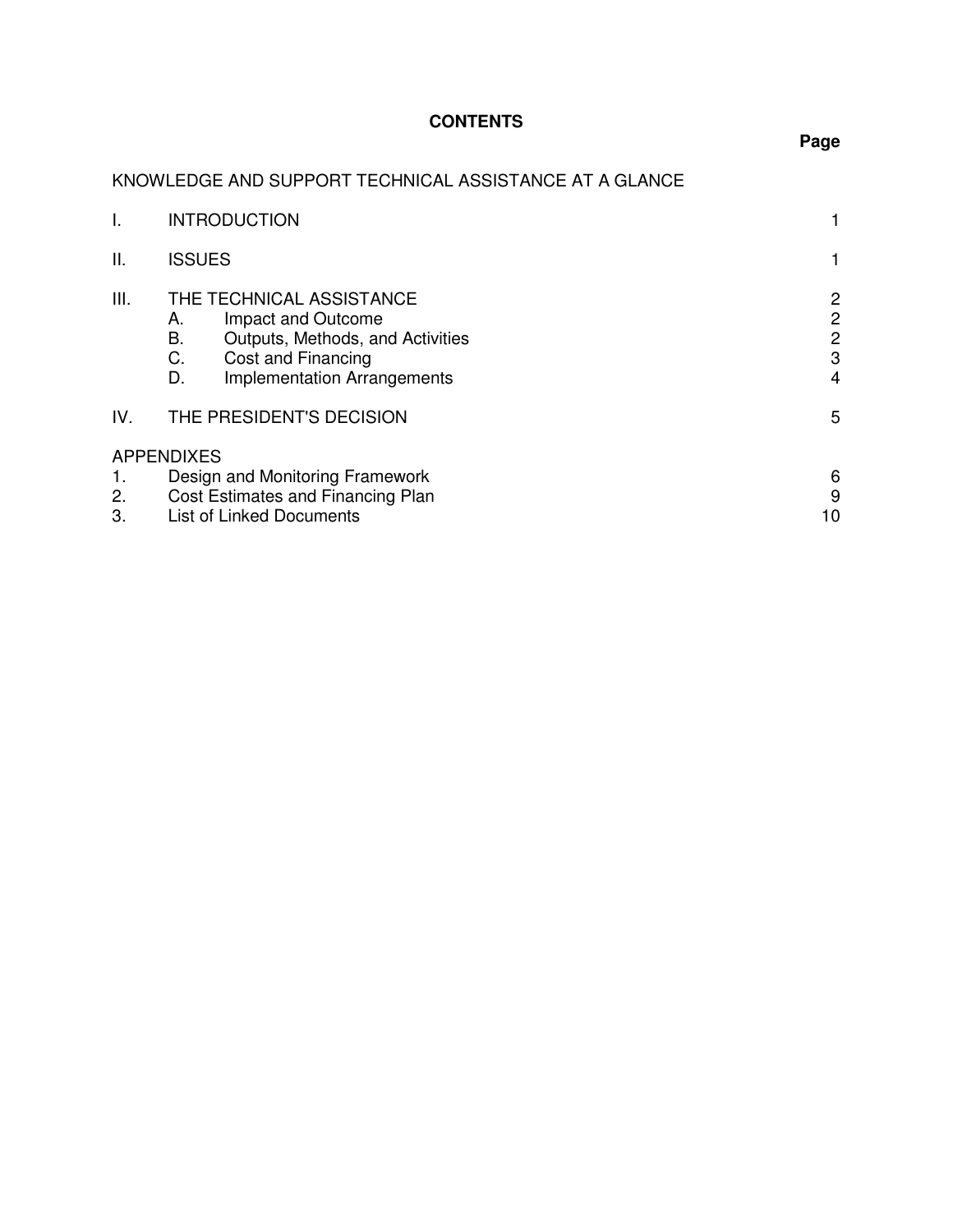#### **KNOWLEDGE AND SUPPORT TECHNICAL ASSISTANCE AT A GLANCE**

| 1. Basic Data                                                                                  |                                                                                                                                           |                                |                                        | Project Number: 51351-001 |
|------------------------------------------------------------------------------------------------|-------------------------------------------------------------------------------------------------------------------------------------------|--------------------------------|----------------------------------------|---------------------------|
| <b>Project Name</b>                                                                            | Strengthening the Federal Public-<br>Private Partnership Framework and<br>Enabling Reforms for Infrastructure<br><b>Financing Support</b> | <b>Department</b><br>/Division | <b>CWRD/PRM</b>                        |                           |
| Country                                                                                        | Pakistan                                                                                                                                  | <b>Executing</b><br>Agency     | Ministry of Finance                    |                           |
| 2. Sector                                                                                      | Subsector(s)                                                                                                                              |                                |                                        | Financing (\$ million)    |
|                                                                                                |                                                                                                                                           |                                | Total                                  | 0.00                      |
| 3. Strategic Agenda                                                                            | <b>Subcomponents</b>                                                                                                                      |                                | <b>Climate Change Information</b>      |                           |
| Inclusive economic<br>growth (IEG)                                                             | Pillar 1: Economic opportunities,<br>including jobs, created and expanded                                                                 | Project                        | Climate Change impact on the           | Low                       |
| 4. Drivers of Change                                                                           | <b>Components</b>                                                                                                                         |                                | <b>Gender Equity and Mainstreaming</b> |                           |
| Governance and<br>capacity development<br>(GCD)<br>Knowledge solutions<br>(KNS)                | Institutional development<br>Institutional systems and political<br>economy<br>Organizational development<br>Knowledge sharing activities |                                | No gender elements (NGE)               |                           |
| Partnerships (PAR)                                                                             | Commercial cofinancing<br>Regional organizations                                                                                          |                                |                                        |                           |
| 5. Poverty and SDG Targeting                                                                   |                                                                                                                                           | <b>Location Impact</b>         |                                        |                           |
| Geographic Targeting<br><b>Household Targeting</b><br><b>SDG Targeting</b><br><b>SDG Goals</b> | <b>No</b><br><b>No</b><br>Yes<br>SDG8                                                                                                     | Not Applicable                 |                                        |                           |
| 6. TA Category:                                                                                |                                                                                                                                           |                                |                                        |                           |
| 7. Safeguard Categorization Not Applicable                                                     |                                                                                                                                           |                                |                                        |                           |
| 8. Financing                                                                                   |                                                                                                                                           |                                |                                        |                           |
| <b>Modality and Sources</b>                                                                    |                                                                                                                                           |                                | Amount (\$ million)                    |                           |
| <b>ADB</b>                                                                                     |                                                                                                                                           |                                |                                        | 0.00                      |
| None                                                                                           |                                                                                                                                           |                                |                                        | 0.00                      |
| Cofinancing                                                                                    |                                                                                                                                           |                                |                                        | 3.27                      |
| Government of the United Kingdom                                                               |                                                                                                                                           |                                |                                        | 3.27                      |
| <b>Counterpart</b>                                                                             |                                                                                                                                           |                                |                                        | 0.00                      |
| None<br>Total                                                                                  |                                                                                                                                           |                                |                                        | 0.00<br>3.27              |
|                                                                                                |                                                                                                                                           |                                |                                        |                           |
| 9. Effective Development Cooperation                                                           |                                                                                                                                           |                                |                                        |                           |
| Use of country procurement systems                                                             | N <sub>o</sub><br>Use of country public financial management systems<br>No                                                                |                                |                                        |                           |
|                                                                                                |                                                                                                                                           |                                |                                        |                           |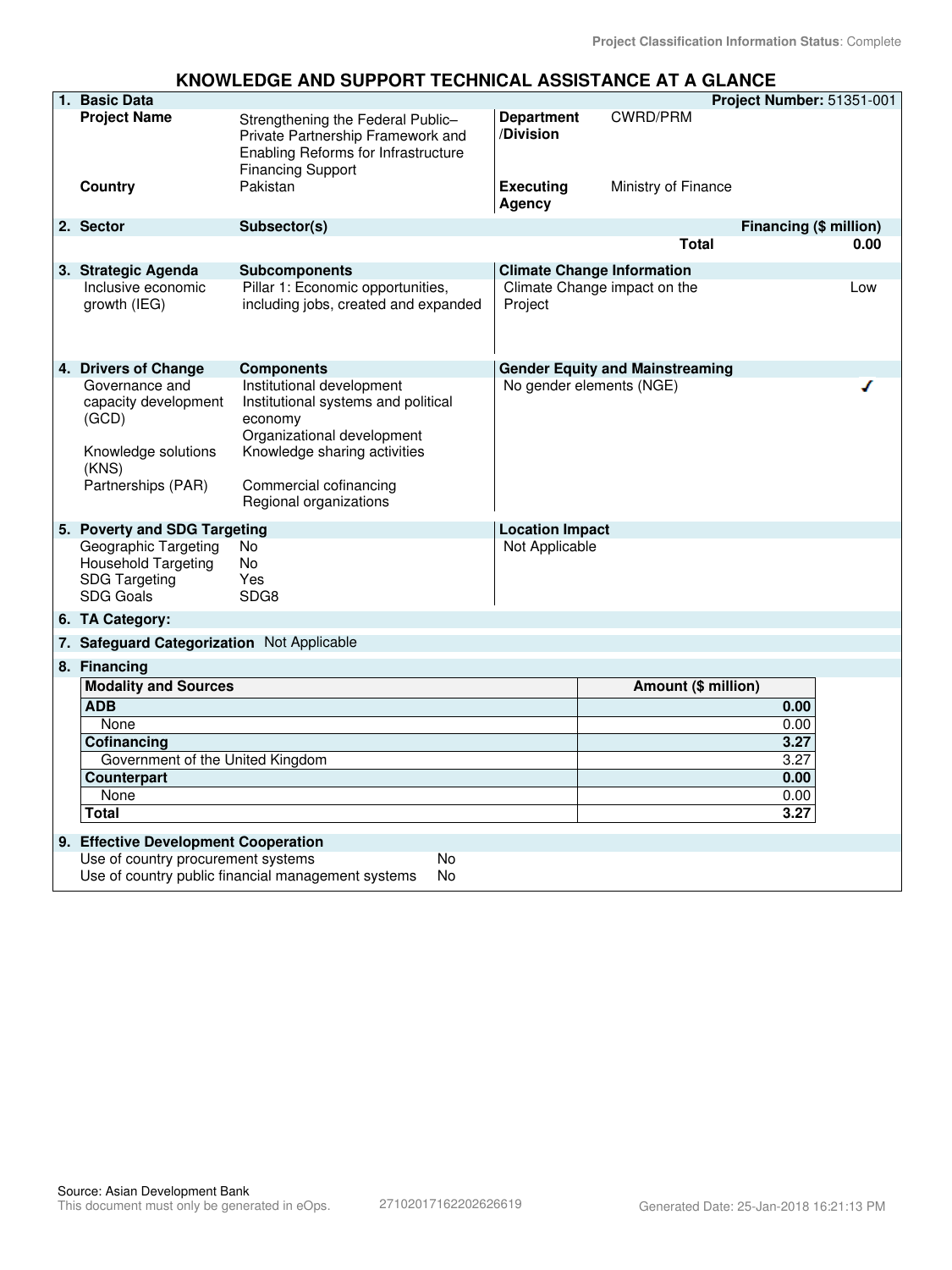## **I. INTRODUCTION**

1. The knowledge and support technical assistance (TA) will support the enabling environment for infrastructure financing in Pakistan through capacity development and research and policy advice on supporting the legal and institutional framework for infrastructure financing and public–private partnerships (PPPs).

2. The TA is included in the country operations business plan, 2018–2020 of the Asian Development Bank (ADB) for Pakistan.<sup>1</sup> TA outputs will also support policy lending reforms for program loans in public financial management.<sup>2</sup>

#### **II. ISSUES**

3. Economic growth in Pakistan has been hampered by the lack of investments in critical and quality public infrastructure. Public investment in infrastructure is well below the estimated annual investment requirement of 7.6% of gross domestic product, which was estimated at \$20.6 billion in 2015.<sup>3</sup> This has resulted in inefficiencies across key infrastructure sectors, including delays in the transport of goods and limited access to energy and potable water, which affect not only the welfare of the public but also the country's overall industrial and economic growth.

4. Private sector participation through PPPs would enhance resource mobilization for public infrastructure development and create a sustainable source of financing with positive impacts on growth, jobs, and poverty reduction. Private infrastructure financing bridges the financing gap and assists in alleviating poverty through the additional jobs created by such investments. Majority private sector participation in the financing of public infrastructure projects introduces commercial discipline in allocating and pricing project risks. The success of the PPP modality relies on the presence of sound legal, regulatory, and institutional frameworks and effective capacity building to identify, evaluate, and prepare a robust pipeline of potential PPP transactions.

5. The federal government has initiated several reforms encompassing the PPP legal framework at the federal level, such as the Public Private Partnership Authority Act, 2017, and proposed the creation of a viability gap fund (VGF). It has also attempted to make operational a government institution that will assist in the financing of key infrastructure and PPP projects through the Pakistan Development Fund Limited (PDFL).<sup>4</sup> The framework is at a nascent stage, however, and there is a growing need for a careful analysis of the gaps in the existing PPP framework to ensure effective institutional, regulatory, and financial mechanisms. Most provinces have a PPP legal and institutional framework in place, and Sindh and Punjab have closed a number of projects under the established framework. However, the federal PPP framework is yet to be implemented. ADB is currently implementing a project in Sindh, and processing another project in Punjab for enhancing PPPs in the provinces, and will use the lessons learnt from these projects in implementing the TA.<sup>5</sup>

6. The government's inefficient public debt management also contributes negatively to the project lending practices of local commercial banks. Different development partners, especially the International Monetary Fund, the World Bank, and the United States Agency for International

 1 ADB. 2017. Country Operations Business Plan: Pakistan, 2018*–*2020. Manila.

 $2$  The TA first appeared in the business opportunities section of ADB's website on 4 Dec 2017.

<sup>3</sup> ADB. 2017. *Meeting Asia's Infrastructure Needs*. Manila.

<sup>4</sup> The Ministry of Finance, Revenue, and Economic Affairs (MOF) established the PDFL as a nonbanking financial institution in 2006. The PDFL is currently a shell company and not yet operational.

<sup>&</sup>lt;sup>5</sup> PAK 46538-002 (Supporting PPP Investments in Sindh) and PAK 49128-002 (Enhancing PPPs in Punjab)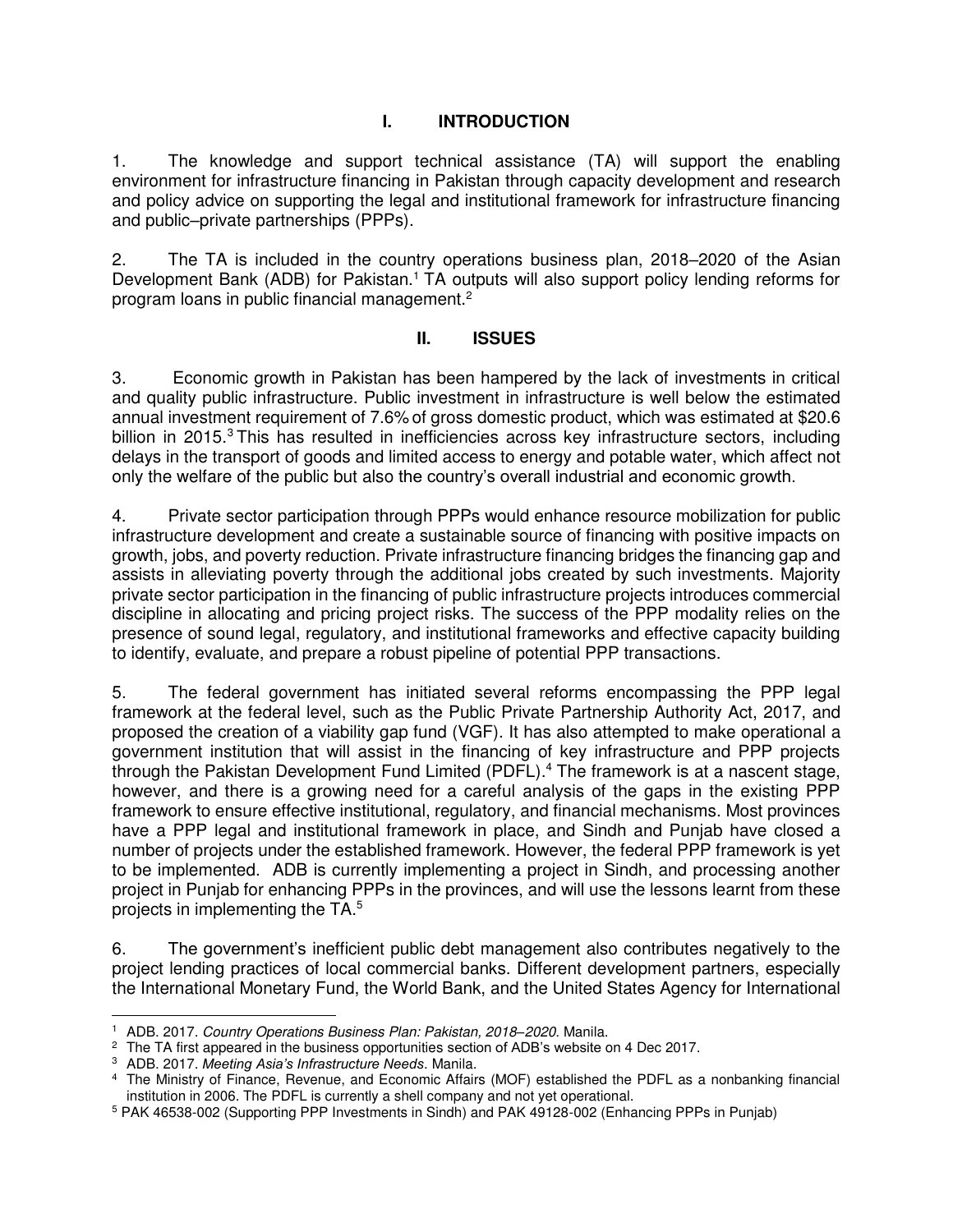Development, have previously attempted to bring meaningful reforms to the overall public debt management function, but progress has been limited. The government's strong preference to borrow from the local banking system to address fiscal deficits has resulted in local commercial banks holding about 70% of the banks' assets in medium-term government-issued securities.<sup>6</sup> This in turn creates inefficiencies as it limits local bank capacity to invest in other assets by way of lending to infrastructure projects. Moreover, debt capital markets are shallow and underdeveloped, with insignificant participation from retail investors in government-issued debt instruments. Fund mobilization from retail investors is therefore important. Additionally, the role and framework of the Central Directorate of National Savings (with a portfolio of more than \$32 billion) may also be explored in the development of capital markets.

## **III. THE TECHNICAL ASSISTANCE**

## **A. Impact and Outcome**

7. The TA is aligned with the following impact: informed decision making by the government on reforms to increase infrastructure investments in the country, consistent with the Infrastructure Finance Policy Pakistan 2017 and the long-term strategy under the Pakistan 2025: One Nation, One Vision road map.<sup>7</sup> The road map sets the foundation to fast-track Pakistan's development to become an upper middle-income economy by 2025 and one of the top 10 economies in the world by 2047. It is anchored on seven pillars that include addressing the country's infrastructure deficit and increasing private sector engagement in the provision of key infrastructure and services through PPPs.

8. The TA will have the following outcome: potential reforms to address the gaps in the existing framework that constrain infrastructure financing accepted.<sup>8</sup>

9. The TA will address the core problems of limited private sector investment in infrastructure by looking at the following key causes: (i) inadequate legal, regulatory, and institutional frameworks for PPP investments; (ii) lack of a government financial support mechanism;<sup>9</sup> (iii) weak government agency to identify, structure, and finance PPP projects;<sup>10</sup> (iv) limited capacity of and coordination among government agencies;<sup>11</sup> and (v) underdeveloped and shallow debt capital markets.<sup>12</sup>

## **B. Outputs, Methods, and Activities**

10. **Output 1: Support to develop institutional, legal, and regulatory frameworks for public–private partnerships provided.** Overall, the TA will complete a situation and gap analysis of constraints posed by the existing frameworks for the origination and structuring of PPP transactions. This will include a review of the existing institutional and legal frameworks for the origination, structuring, and financing of PPPs to identify gaps, including in the PPP Authority Act. The TA will also provide recommendations and support (i) implementation of possible reforms in

 $\overline{a}$ <sup>6</sup> S. Raza. 2016. Budget 2016–17: Growth Without Development. Dawn. 1 June[. http://www.dawn.com/news/1262027.](http://www.dawn.com/news/1262027)

<sup>7</sup> Government of Pakistan, MOF. 2017. Finance Minister Chaired the Meeting of ECC. News release (PR No. 2008). 31 January; and Government of Pakistan; Ministry of Planning, Development and Reform, Planning Commission. 2015. Pakistan 2025: One Nation, One Vision. Islamabad.

<sup>&</sup>lt;sup>8</sup> Some of the outputs of the KSTA may be used in the program loan in COBP (2018-20): Support for Infrastructure Financing and PPPs program (Standby 2018 and Firm 2019).

<sup>&</sup>lt;sup>9</sup> Support through the development of the VGF and PDF frameworks.

<sup>&</sup>lt;sup>10</sup> Support through the operationalization of the PDFL.

<sup>&</sup>lt;sup>11</sup> Support through capacity development.

 $12$  Support through identification of potential reform areas for development of debt capital markets.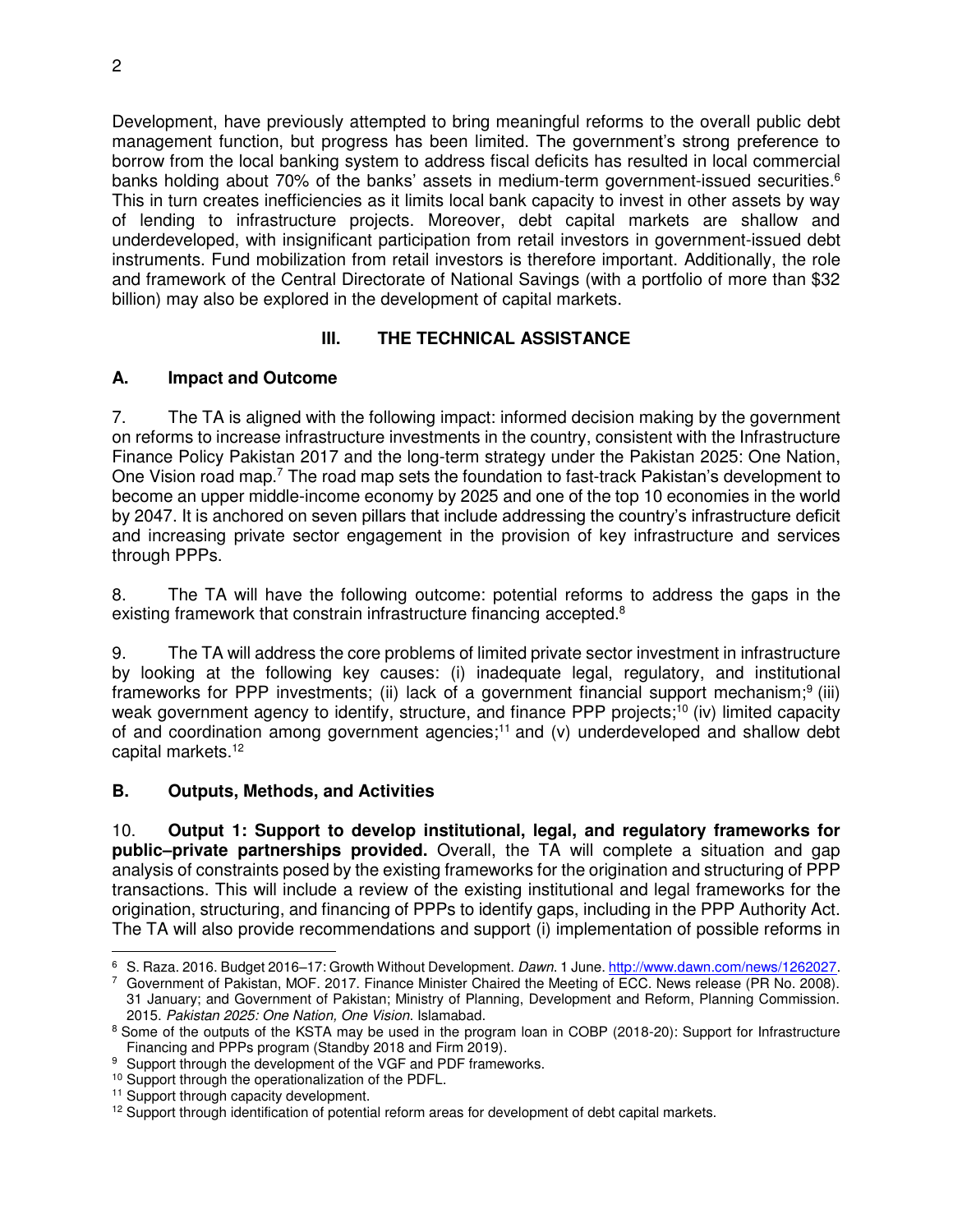existing frameworks, such as proposed amendments; (ii) drafting of rules, regulations, or guidelines associated with the PPP Authority Act; and/or (iii) drafting of prudential regulations for infrastructure finance. Moreover, the TA will support the development of an operational framework for a federal project development facility (PDF) and the VGF, which will include PDF and VGF usage rules and guidelines. The PDF will support the use of transaction advisory services and the VGF will be used for the public financing portion of PPPs. The TA may also provide recommendations and support the implementation of possible reforms in sectors that are well suited for mobilizing private sector investments, including sector regulation and enforcement mechanisms, and the development of a detailed deal pipeline for potential PPP projects.

11. **Output 2: Issues for operationalization of the Pakistan Development Fund Limited determined and support to operationalize the Pakistan Development Fund Limited provided.** The TA will facilitate making the PDFL operational with the finalization of its business plan, governance structure, product suite, operations, risk, audit, financial management, and human resources manuals. The TA will also support the development of a detailed deal pipeline for potential PPP projects.

12. **Output 3: Infrastructure finance and public–private partnership capacity of the Finance Division, the Planning Commission, and key line ministries enhanced.** Infrastructure finance and PPP capacity will be enhanced in the Finance Division, the Planning Commission, and key line ministries. The capacity building will also use ADB-supported tools that detail all relevant aspects of creating and implementing efficient and sustainable PPPs, such as the APMG PPP Certification Program Guide.<sup>13</sup> The TA will support the creation of a PPP advisory committee with cross-ministerial representation from the Finance Division, Planning Commission, key line ministries, and provincial PPP units to help address any lack of coordination among government agencies, and have a forum for regular interface between federal and provincial units on frameworks and policies related to infrastructure development and PPPs.

13. **Output 4: Potential reform areas for the development of long-term debt capital markets identified.** The TA will provide support for a diagnostic review of and reform recommendations for the institutional and legal framework of capital markets development and public debt management, including the role and framework of the Central Directorate of National Savings and mobilization of retail investors. Building on the work of other multilaterals, this TA will also support a study on the impact of inefficient debt management on infrastructure financing and capital markets development for mobilizing private sector financing. The coverage of these outputs will be at the federal level.

## **C. Cost and Financing**

14. The TA is estimated to cost \$3,629,117, of which \$3,266,205 (equivalent to £2,452,290)<sup>14</sup> will be financed on a grant basis by the Government of the United Kingdom<sup>15</sup> and administered by ADB. The key expenditure items are listed in Appendix 2. The Government of Pakistan will provide counterpart support in the form of counterpart staff, data and information, assistance in

 <sup>13</sup> The APMG PPP Certification Program is an innovation of ADB, the European Bank for Reconstruction and Development, the Inter-American Development Bank, the Islamic Development Bank, the Multilateral Investment Fund, and the World Bank Group. It is partly funded by the Public–Private Infrastructure Advisory Facility and has a shared vision of enhancing PPP performance globally. [https://ppp-certification.com](https://ppp-certification.com/)

<sup>&</sup>lt;sup>14</sup> Exchange rate as of 28 November 2017. GBP  $1 = $1.3319$ .

<sup>&</sup>lt;sup>15</sup> Through the Department for International Development. Financing from the Government of the United Kingdom is under a memorandum of understanding dated June 2015 between ADB and the Department for International Development on the Pakistan Economic Corridors Program.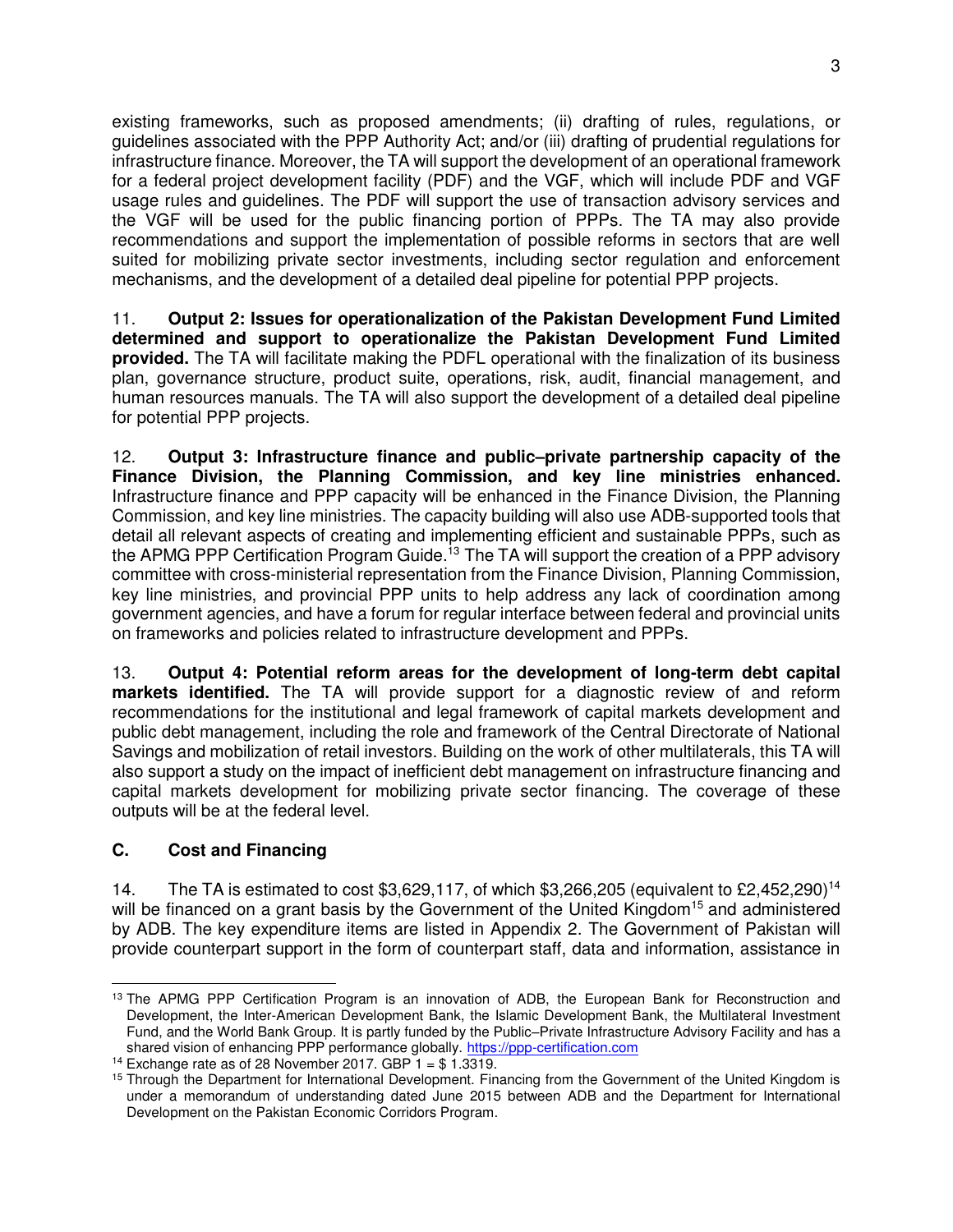arranging meetings and field visits with government agencies, logistics support, and other in-kind contributions.

### **D. Implementation Arrangements**

15. ADB will delegate administration of the TA to the Ministry of Finance, Revenue, and Economic Affairs (MOF), which will be the executing agency. The MOF will also be the implementation agency for all outputs, along with the Infrastructure Project Development Facility (which is being merged into the PPP Authority) for output 1; the PDFL for output 2; the Ministry of Planning, Development and Reform for output 3; and the Securities and Exchange Commission of Pakistan for output 4.

16. The TA will be implemented over 36 months. The implementation arrangements are summarized in the table.

| <b>Aspects</b>                   | <b>Arrangements</b>                                         |                                                                |             |  |
|----------------------------------|-------------------------------------------------------------|----------------------------------------------------------------|-------------|--|
| Indicative implementation period | January 2018-December 2020                                  |                                                                |             |  |
| Executing agency                 | <b>MOF</b>                                                  |                                                                |             |  |
| Implementing agencies            | Output 1: MOF and IPDF or PPP Authority                     |                                                                |             |  |
|                                  | Output 2: MOF and PDFL                                      |                                                                |             |  |
|                                  |                                                             | Output 3: MOF and Ministry of Planning, Development and Reform |             |  |
|                                  | Output 4: MOF and SECP                                      |                                                                |             |  |
| Consultants                      | To be selected and engaged by ADB                           |                                                                |             |  |
|                                  | Individual: individual                                      | International                                                  | \$\$501,800 |  |
|                                  | selection                                                   | expertise (20                                                  |             |  |
|                                  |                                                             | person-months)                                                 |             |  |
|                                  | Individual: individual                                      | National expertise                                             | \$867,405   |  |
|                                  | selection                                                   | (101 person-                                                   |             |  |
|                                  |                                                             | months)                                                        |             |  |
|                                  | Consulting firm                                             | Consulting firm (48                                            | \$800,000   |  |
|                                  | (two international                                          | person-months)                                                 |             |  |
|                                  | and eight national                                          |                                                                |             |  |
|                                  | consultants):                                               |                                                                |             |  |
|                                  | quality-based                                               |                                                                |             |  |
|                                  | selection                                                   |                                                                |             |  |
|                                  | Resource persons                                            | To be determined                                               | \$175,000   |  |
| Procurement                      | Not applicable                                              |                                                                |             |  |
| Disbursement                     |                                                             | The TA will be disbursed following ADB's Technical Assistance  |             |  |
|                                  | Disbursement Handbook (2010, as amended from time to time). |                                                                |             |  |

#### **Implementation Arrangements**

ADB = Asian Development Bank; IPDF = Infrastructure Project Development Facility; MOF = Ministry of Finance, Revenue, and Economic Affairs; QBS = quality-based selection; SECP = Securities and Exchange Commission of Pakistan;  $PPP = public-private$  partnership;  $TA = technical$  assistance. Source: Asian Development Bank.

17. **Consulting services.** ADB will provide 169 person-months of individual consulting services through two sets of consultants that will be recruited separately: (i) six international consultants and 14 national consultants as individuals for 121 person-months, and (ii) two international and eight national consultants through a consulting firm for 48 person-months. ADB will engage the consultants following the ADB Procurement Policy (2017, as amended from time to time) and its associated project administration instructions and/or staff instructions.<sup>16</sup>

 $\overline{a}$ <sup>16</sup> Terms of Reference for Consultants (accessible from the list of linked documents in Appendix 3).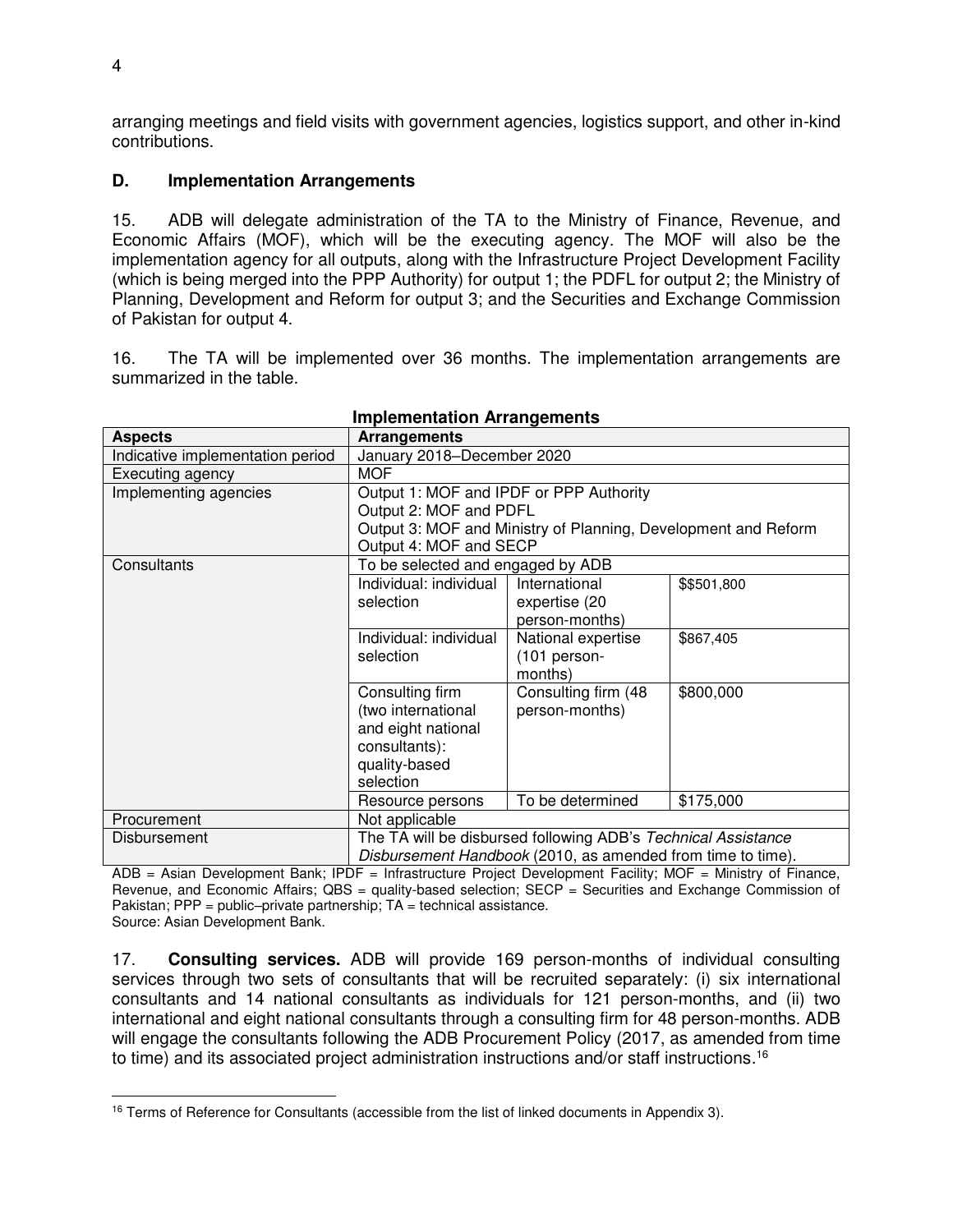18. ADB will engage a consulting firm through quality-based selection for making the PDFL operational because the downstream impact is so large that the quality of the services is of overriding importance for the outcome of the TA. The PDFL is envisaged to be a key infrastructure financing institution owned by the government which will not only play an instrumental role in mobilizing investments to increase private sector engagement and participation but will also help the government address market failures and support PPPs and infrastructure projects in challenging sectors. It is therefore important that the constitutive documents, strategy, systems, and policies are developed in line with international best practices.

19. In addition to the consultants, the TA will engage resource persons to provide relevant international or national perspectives, bring up-to-date knowledge, and participate in and present at the workshops, seminars, or conferences. The resource persons will include an editor to refine the reports and research assistants to help the consultants conduct surveys and other tasks. The number of resource persons and the person-months will be determined during TA implementation.

## **IV. THE PRESIDENT'S DECISION**

20. The President, acting under the authority delegated by the Board, has approved the Asian Development Bank administering technical assistance not exceeding the equivalent of \$3,266,205 (equivalent to £2,452,290)<sup>17</sup> to the Government of Pakistan to be financed on a grant basis by the Government of the United Kingdom for Strengthening the Federal Public–Private Partnership Framework and Enabling Reforms for Infrastructure Financing Support, and hereby reports this action to the Board.

 $\overline{a}$ <sup>17</sup> Exchange rate as of 28 November 2017. GBP  $1 = $1.3319$ .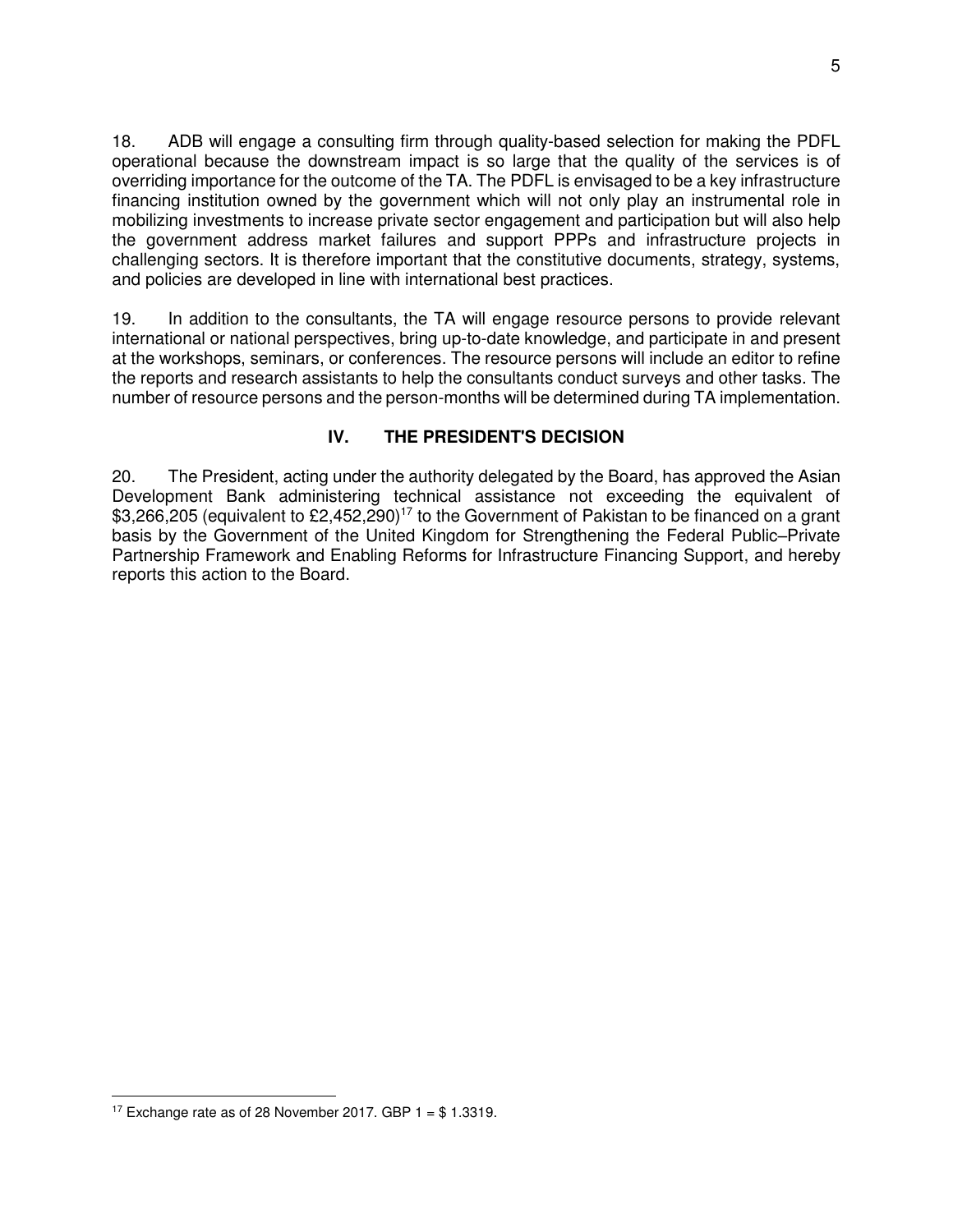PDFL provided

## **DESIGN AND MONITORING FRAMEWORK**

| DESIGN AND MONITURING FRAMEWORK                                                                                                         |                                                                                                                                                                                                                                     |                                                                                                      |                                                                                                                |  |  |
|-----------------------------------------------------------------------------------------------------------------------------------------|-------------------------------------------------------------------------------------------------------------------------------------------------------------------------------------------------------------------------------------|------------------------------------------------------------------------------------------------------|----------------------------------------------------------------------------------------------------------------|--|--|
| Impact the TA is aligned with                                                                                                           |                                                                                                                                                                                                                                     |                                                                                                      |                                                                                                                |  |  |
| Informed decision making by the government on reforms to increase infrastructure investments in the                                     |                                                                                                                                                                                                                                     |                                                                                                      |                                                                                                                |  |  |
|                                                                                                                                         | country facilitated (Infrastructure Finance Policy Pakistan 2017 and Pakistan 2025) <sup>a</sup>                                                                                                                                    |                                                                                                      |                                                                                                                |  |  |
| <b>Performance Indicators with Targets</b><br><b>Data Sources and</b>                                                                   |                                                                                                                                                                                                                                     |                                                                                                      |                                                                                                                |  |  |
| <b>Results Chain</b>                                                                                                                    | and Baselines                                                                                                                                                                                                                       | <b>Reporting Mechanisms</b>                                                                          | <b>Risks</b>                                                                                                   |  |  |
| <b>Outcome</b><br>Potential reforms<br>to address gaps<br>in the existing<br>framework that<br>constrain<br>infrastructure<br>financing | By 2020: Action plan of reforms for<br>infrastructure financing and PPPs<br>agreed with MOF. (2017 baseline: not<br>applicable) <sup>b</sup>                                                                                        | Review reports by TA<br>consultants and<br>government reports and<br>statistics citing TA<br>outputs | Limited<br>government<br>commitment to<br>adopting the<br>suggested<br>actions                                 |  |  |
| accepted                                                                                                                                |                                                                                                                                                                                                                                     |                                                                                                      | Changes in the<br>government and<br>other key<br>stakeholders<br>with different<br>interest and<br>commitments |  |  |
| <b>Outputs</b><br>1. Support to<br>develop<br>institutional.<br>legal, and<br>regulatory<br>frameworks for<br>PPPs provided             | 1a. By 2018: Report on the gap<br>analysis of the government's existing<br>(i) legal, institutional, and regulatory<br>frameworks; and (ii) financial support<br>mechanisms submitted to the MOF<br>(2017 baseline: not applicable) | 1a. Consultant's report                                                                              | Unexpected<br>changes in<br>government<br>priorities<br>relating to PPP<br>initiatives in<br>Pakistan.         |  |  |
|                                                                                                                                         | 1b. By 2019: Report on sectors that<br>are well suited for mobilizing private<br>sector investments through PPPs<br>submitted to the MOF and the Ministry<br>of Planning (2017 baseline: not<br>applicable)                         | 1b. Consultant's report                                                                              |                                                                                                                |  |  |
|                                                                                                                                         | 1c. By 2019: Draft rules or guidelines<br>for federal VGF and PDF submitted to<br>the MOF (2017 baseline: not adopted)                                                                                                              | 1c. Consultant's report<br>and draft rules and/or<br>guidelines                                      |                                                                                                                |  |  |
| 2. Issues for<br>operationalization<br>of the PDFL<br>determined and<br>support to                                                      | 2a. By 2018: PDFL mandate and<br>strategy agreed with government<br>stakeholders (2017 baseline: not<br>adopted)                                                                                                                    | 2a. Back-to-office<br>reports and/or aide-<br>mémoire                                                | Limited<br>government<br>commitment to<br>adopting the<br>suggested                                            |  |  |
| operationalize the                                                                                                                      | 2b. By 2019: Business and financing                                                                                                                                                                                                 | 2b. Consultant's report                                                                              | actions                                                                                                        |  |  |

plan, including policies, manuals, environmental and social safeguard management system, and standard documentation templates for the PDFL

developed (2017 baseline: not

2c. By 2020: At least one target

infrastructure project to be delivered as

2c. Project due diligence

reports

developed)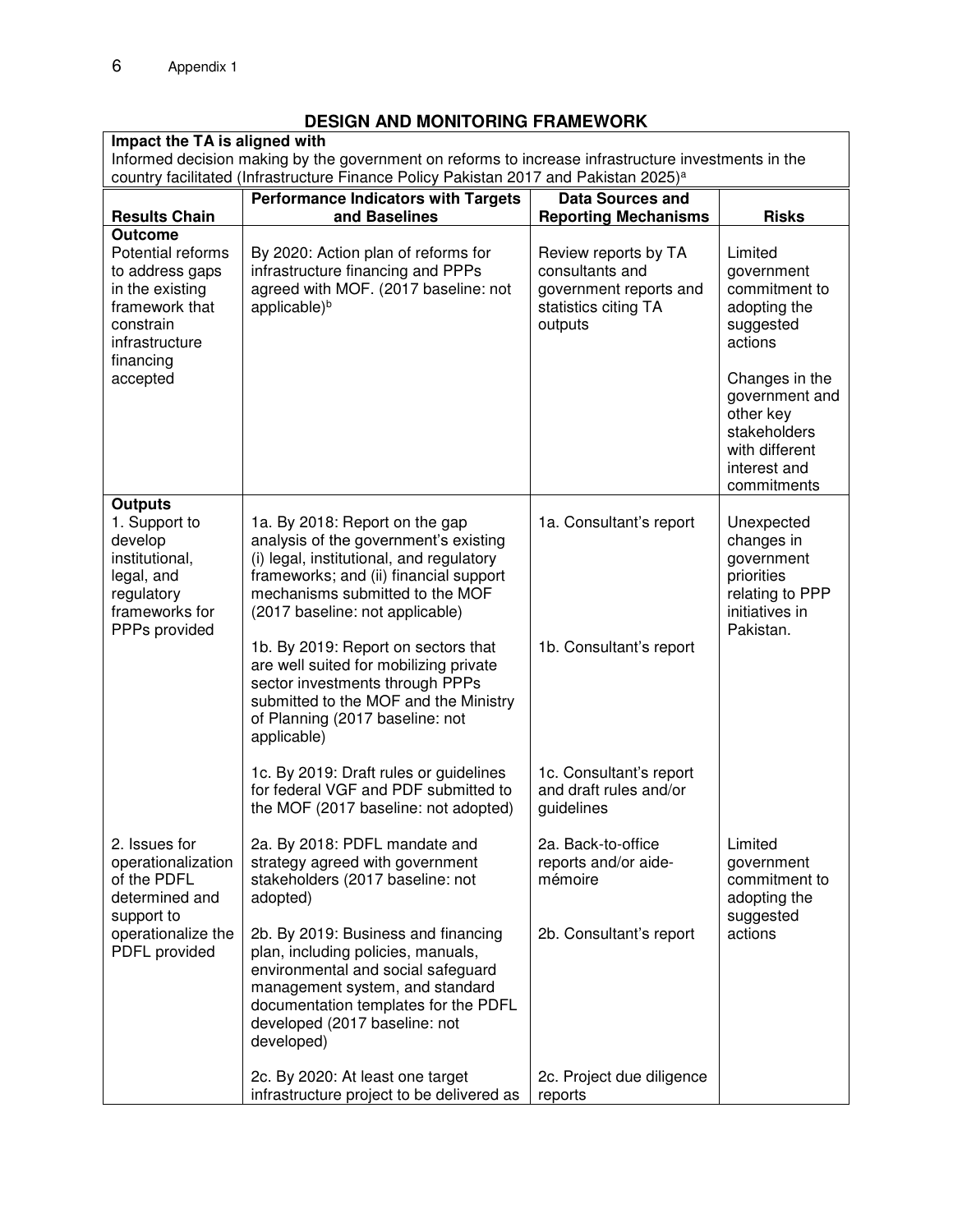|                                                                                                           | <b>Performance Indicators with Targets</b>                                                                                                                                                                                                                                                                                                                                                                                                                                                            | <b>Data Sources and</b>                                             |                                                                                           |
|-----------------------------------------------------------------------------------------------------------|-------------------------------------------------------------------------------------------------------------------------------------------------------------------------------------------------------------------------------------------------------------------------------------------------------------------------------------------------------------------------------------------------------------------------------------------------------------------------------------------------------|---------------------------------------------------------------------|-------------------------------------------------------------------------------------------|
| <b>Results Chain</b>                                                                                      | and Baselines                                                                                                                                                                                                                                                                                                                                                                                                                                                                                         | <b>Reporting Mechanisms</b>                                         | <b>Risks</b>                                                                              |
|                                                                                                           | a PPP project prepared (2017<br>baseline: not applicable)                                                                                                                                                                                                                                                                                                                                                                                                                                             |                                                                     |                                                                                           |
| 3. Infrastructure<br>finance and PPP<br>capacity of the<br>Finance Division,<br>the Planning              | 3a. By 2018: At least 12 senior staff<br>members in identified divisions and/or<br>agencies received training (2017<br>baseline: not applicable)                                                                                                                                                                                                                                                                                                                                                      | 3a. Workshop reports                                                | Lack of buy-in<br>from<br>government<br>officials on<br>PPP-related                       |
| Commission, and<br>key line ministries<br>enhanced                                                        | 3b. By 2019: Terms of reference for<br>specific positions or nodes created in<br>at least three identified divisions and/or<br>agencies (2017 baseline: not created)                                                                                                                                                                                                                                                                                                                                  | 3b. Consultant's report                                             | initiatives<br>Trained staff not<br>retained in the                                       |
|                                                                                                           | 3c. By 2020: PPP policy document<br>drafts for reforms prepared in at least<br>three identified divisions and/or<br>agencies (2017 baseline: not<br>prepared)                                                                                                                                                                                                                                                                                                                                         | 3c. Policy document<br>drafts and/or official<br>government reports | same<br>departments                                                                       |
|                                                                                                           | 3d. By 2020: PPP advisory committee<br>created with cross-ministerial<br>representation from the Finance<br>Division, Planning Commission, key<br>line ministries, and provincial PPP<br>units (2017 baseline: not created)                                                                                                                                                                                                                                                                           | 3d. Official government<br>notification                             |                                                                                           |
| 4. Potential<br>reform areas for<br>the development<br>of long-term debt<br>capital markets<br>identified | 4a. By 2019: Report on participation in<br>public debt and availability of a<br>secondary market for government<br>bonds and other sovereign<br>instruments, and recommendations for<br>reform with focus on (i) fund<br>mobilization from retail investors<br>through potential sukuk <sup>c</sup> issuances,<br>and (ii) role and framework of the<br>Central Directorate of National Savings<br>with respect to debt market<br>development in Pakistan provided<br>(2017 baseline: not applicable) | 4a. Consultant's report                                             | Lack of<br>continued<br>support from the<br>government in<br>disseminating<br>information |
|                                                                                                           | 4b. By 2019: Report identifying the<br>impact of public debt policy and<br>management on the mobilization of<br>long-term financing from domestic<br>commercial banks and other financiers<br>(including retail investors), and<br>recommendations for reform provided<br>(2017 baseline: not applicable)                                                                                                                                                                                             | 4b. Consultant's report                                             |                                                                                           |
| <b>Key Activities with Milestones</b>                                                                     |                                                                                                                                                                                                                                                                                                                                                                                                                                                                                                       |                                                                     |                                                                                           |

**1. Support to develop institutional, legal, and regulatory frameworks for PPPs provided** 

1.1 Recruit consultants by Q1 2018

1.2 Review the government's existing (i) legal, regulatory, and institutional frameworks; and (ii) financial support mechanisms in support of the origination, structuring, and financing of PPPs by Q2 2018

1.3 Conduct a market study to determine sector focus and priority for PPPs by Q3 2018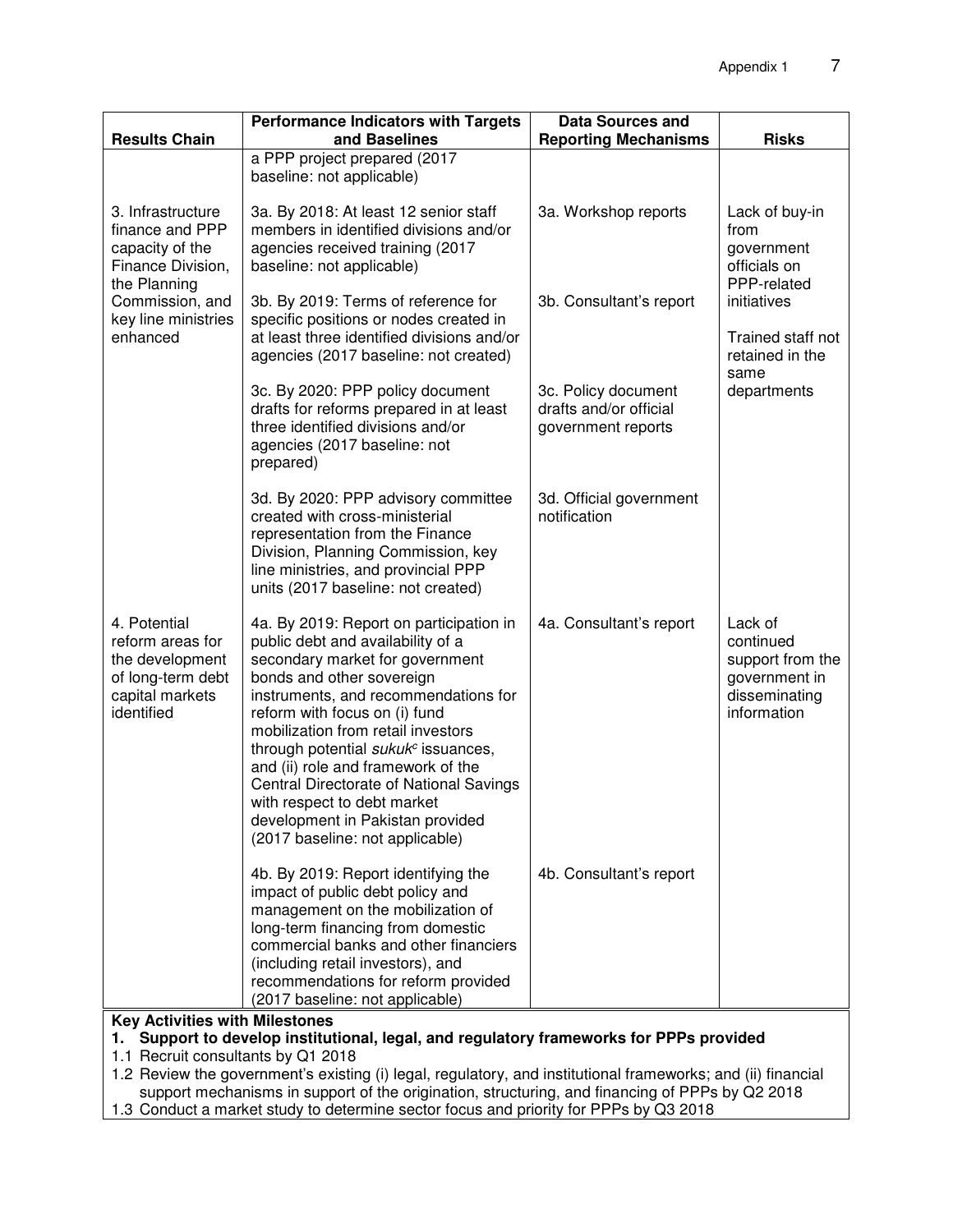#### **Key Activities with Milestones**

- 1.4 Review (i) legal, regulatory, and institutional frameworks; and (ii) financial support mechanisms for PPPs in the region and other developed markets as applicable and develop a comparison matrix of key provisions of international best practices and structures by Q3 2018
- 1.5 Recommend and assist in the implementation of reforms in the legal, regulatory, and institutional frameworks by Q4 2018
- 1.6 Prepare a report on sectors that are well suited for mobilizing private sector investments in the form of PPPs which (i) identifies gaps in sector regulation and enforcement mechanisms, and (ii) recommends reforms and measures to support private sector investments by Q4 2019
- 1.7 Prepare VGF and PDF rules and/or guidelines by Q4 2019
- 1.8 Support the development of institutional frameworks for VGF and PDF, including funding mechanisms and use, by Q4 2019
- **2. Issues for operationalization of the PDFL determined and support to operationalize the PDFL provided**
- 2.1 Recruit consultants by Q1 2018
- 2.2 Ensure the government engages a focal point, preferably with strong commercial banking experience, for the PDFL by Q2 2018
- 2.3 Agree on PDFL mandate and strategy with government stakeholders by Q2 2018
- 2.4 Develop a business and financing plan that includes (i) the project pipeline; (ii) the array of PDFL financing products; (iii) PDFL's interface with different government departments, institutions, and agencies; and (iv) PDFL's proposed relationship with domestic financiers by Q4 2019
- 2.5 Develop (i) policies, manuals, and systems for operations, risk management, audit, financial management, human resources, and management information; and (ii) standard documentation templates by Q3 2020
- **3. Infrastructure finance and public–private partnership capacity of the Finance Division, the Planning Commission, and key line ministries enhanced**
- 3.1 Recruit consultants by Q2 2018
- 3.2 Conduct workshop and training for capacity development of senior staff in identified divisions and/or agencies by Q4 2018
- 3.3 Develop terms of reference and requirements for specific positions or nodes to be created in identified divisions and/or agencies by Q4 2019
- 3.4 Develop PPP policy document drafts for reforms in identified divisions and/or agencies by Q4 2020
- **4. Potential reform areas for the development of long-term debt capital markets identified**
- 4.1 Recruit consultants by Q3 2018
- 4.2 Prepare a report on participation in public debt and availability of a secondary market for sovereign instruments, and recommendations for reform with a focus on (i) fund mobilization from retail investors through potential *sukuk* issuances, and (ii) the role and framework of the Central Directorate of National Savings with respect to debt market development in Pakistan by Q4 2019
- 4.3 Prepare a report identifying the impact of public debt policy and management on the mobilization of long-term financing from domestic financiers, and recommendations for reform by Q4 2019

#### **Inputs**

Government of the United Kingdom: \$3,266,205 (equivalent to £2,452,290) Note: The government will provide counterpart support in the form of counterpart staff, office, interdepartmental coordination, and other in-kind contributions.

#### **Assumptions for Partner Financing**

Not applicable

MOF = Ministry of Finance, Revenue, and Economic Affairs; PDF = project development facility; PDFL= Pakistan Development Fund Limited; PPP = public-private partnership;  $Q =$  quarter; TA = technical assistance; VGF = viability gap fund.

- <sup>a</sup> Government of Pakistan, MOF. 2017. Finance Minister Chaired the Meeting of ECC. News release (PR No. 2008). 31 January; and Government of Pakistan; Ministry of Planning, Development and Reform, Planning Commission. 2015. Pakistan 2025: One Nation, One Vision. Islamabad.
- b Some of the outputs of the KSTA may be used in the program loan in COBP (2018-20): Support for Infrastructure Financing and PPPs program (Standby 2018 and Firm 2019).
- $\circ$  sukuk = Islamic bond.

Source: Asian Development Bank.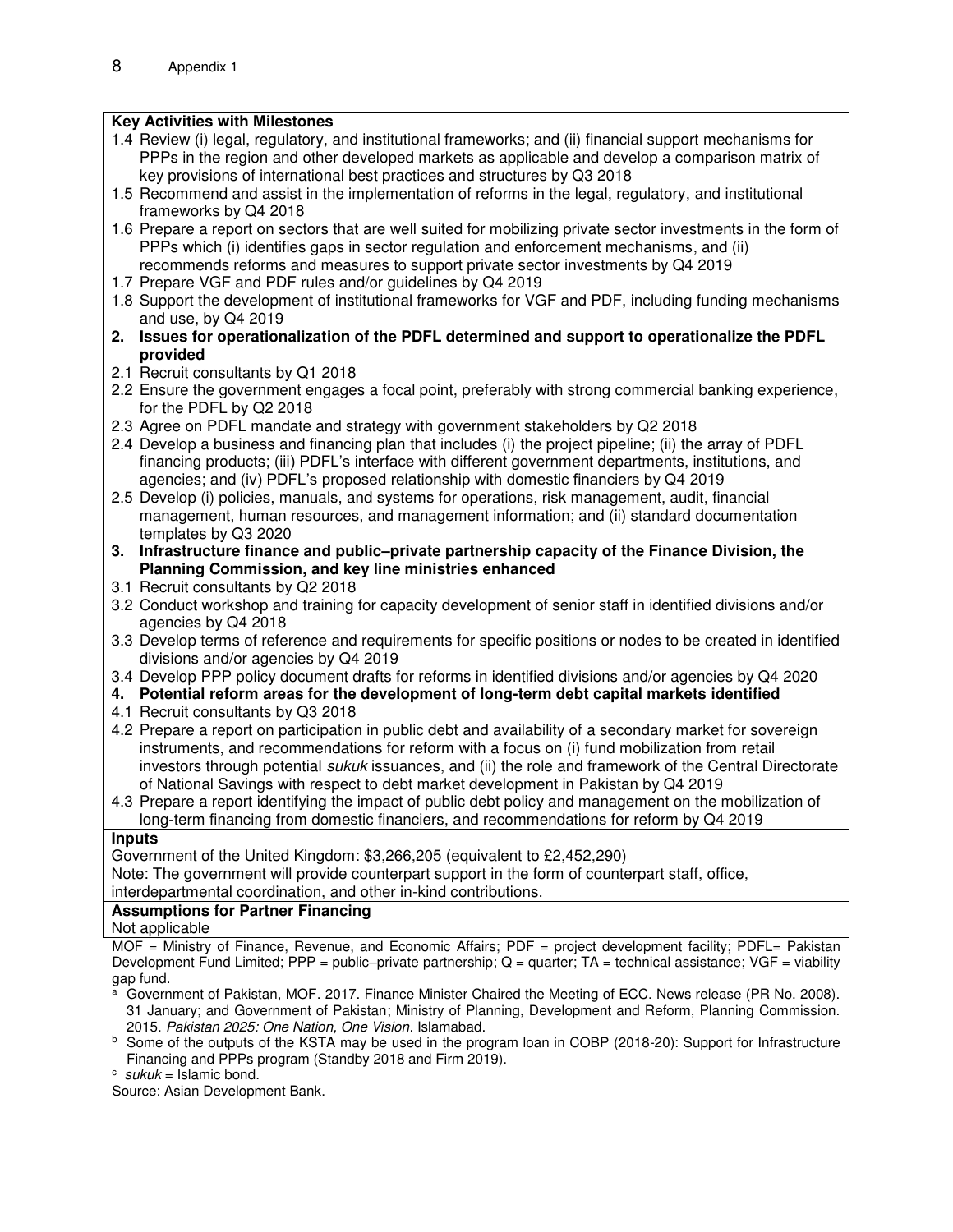## **COST ESTIMATES AND FINANCING PLAN**

|--|

| Item |                                                 | <b>Amount</b> |
|------|-------------------------------------------------|---------------|
|      | Government of the United Kingdom <sup>a</sup>   |               |
| 1.   | Consultants                                     |               |
|      | a. Remuneration and per diem                    |               |
|      | International consultants (20 person-months)    | 501,800       |
|      | National consultants (101 person-months)<br>ii. | 867,405       |
|      | iii.<br>Consulting firm (48 person-months)      | 800,000       |
|      | iv. Resource persons                            | 175,000       |
|      | International and local travel<br>b.            | 120,000       |
|      | Reports, translation, and communications<br>c.  | 50,000        |
| 2.   | Training, workshops, and conferences            | 250,000       |
| 3.   | Miscellaneous administration and support costs  | 12,069        |
| 4.   | Contingencies                                   | 489,931       |
|      | Total                                           | 3,266,205     |

Note: The technical assistance (TA) is estimated to cost \$3,629,117, of which contributions from the Government of the United Kingdom are presented in the table above. The Government of Pakistan will provide counterpart support in the form of staff, office, interdepartmental coordination, and other in-kind contributions. The value of government contribution is estimated to account for 10% of the total TA cost.

<sup>a</sup> Through the Department for International Development. Administered by the Asian Development Bank. Source: Asian Development Bank estimates.